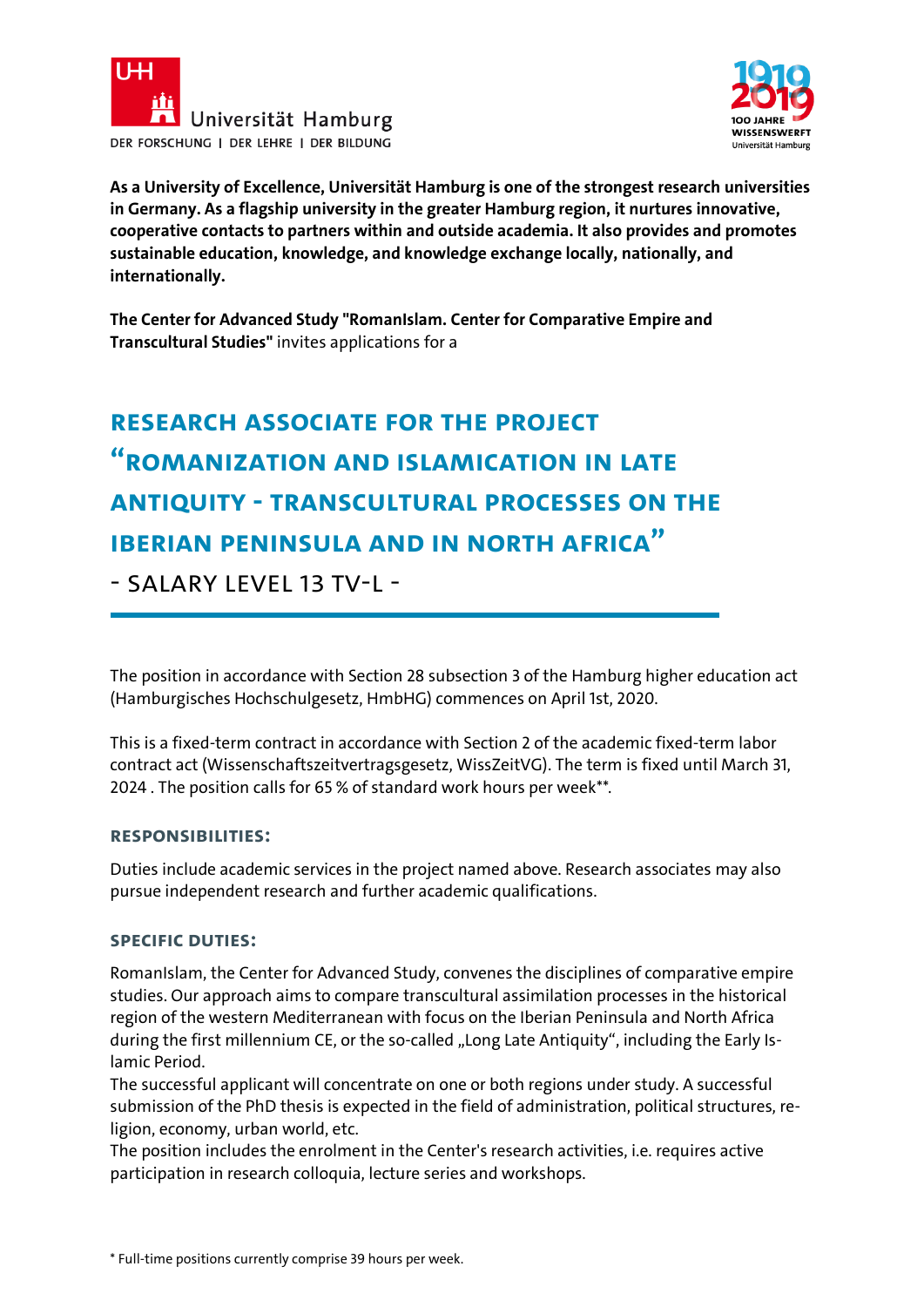### **Requirements:**

A university degree in a relevant field. An excellent university degree (MA) in any relevant field to Classical Studies (e.g. Ancient History, Archaeology, Classical Philology etc.). Expertise in Latin and Ancient Greek and fluent English are required. The knowledge of at least one of the languages relevant for the study of the Iberian Peninsula and North Africa, Spanish and French, is expected.

The Free and Hanseatic City of Hamburg promotes equal opportunity. As women are currently underrepresented in this job category at Universität Hamburg according to the evaluation conducted under the Hamburg act on gender equality (Hamburgisches Gleichstellungsgesetz, HambGleiG), we encourage women to apply for this position. Equally qualified and suitable female applicants will receive preference.

Qualified disabled candidates or applicants with equivalent status receive preference in the application process.

For further information, please contact Prof. Dr. Sabine Panzram (Sabine.Panzram@uni-hamburg.de) or consult our website at https://www.romanislam.uni-hamburg.de/.

Applications should include a cover letter, a tabular curriculum vitae, and copies of degree certificate(s). Please send applications by January 15, 2020 to: Sabine.Panzram@uni-hamburg.de, and add the names of two referees.

Please do not submit original documents as we are **not** able to return them. Any documents submitted will be destroyed after the application process has concluded.



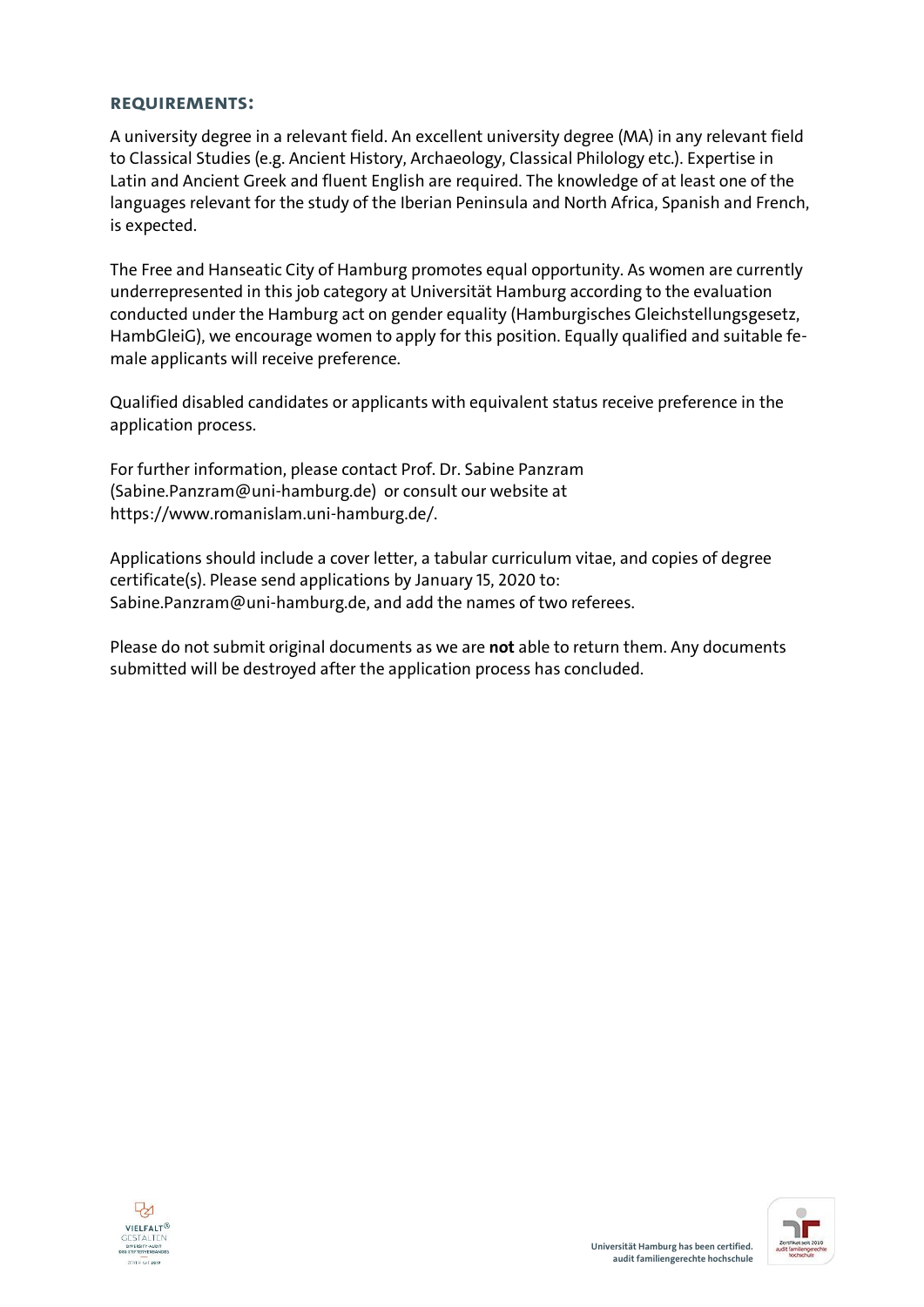



**As a University of Excellence, Universität Hamburg is one of the strongest research universities in Germany. As a flagship university in the greater Hamburg region, it nurtures innovative, cooperative contacts to partners within and outside academia. It also provides and promotes sustainable education, knowledge, and knowledge exchange locally, nationally, and internationally.**

**The Center for Advanced Study "RomanIslam. Center for Comparative Empire and Transcultural Studies"** invites applications for a

# **RESEARCH ASSOCIATE FOR THE PROJECT "Romanization and Islamication in Late Antiquity - Transcultural Processes on the Iberian Peninsula and in North Africa"**

- SALARY LEVEL 13 TV-I -

The position in accordance with Section 28 subsection 3 of the Hamburg higher education act (Hamburgisches Hochschulgesetz, HmbHG) commences on April 1st, 2020.

This is a fixed-term contract in accordance with Section 2 of the academic fixed-term labor contract act (Wissenschaftszeitvertragsgesetz, WissZeitVG). The term is fixed until March 31, 2024 . The position calls for 100 % of standard work hours per week\*\*.

## **Responsibilities:**

Duties include academic services in the project named above. Research associates may also pursue independent research and further academic qualifications.

## **Specific Duties:**

RomanIslam, the Center for Advanced Study, convenes the disciplines of comparative empire studies. Our approach aims to compare transcultural assimilation processes in the historical region of the western Mediterranean with focus on the Iberian Peninsula and North Africa during the first millennium CE, or the so-called "Long Late Antiquity", including the Early Islamic Period.

The successful applicant will concentrate on one or both regions under study. A successful submission of a second book or a habilitation is expected in the field of administration, political structures, religion, economy, urban world, etc..

The position includes the enrolment in the Center's research activities, i.e. requires active participation in research colloquia, lecture series and workshops.